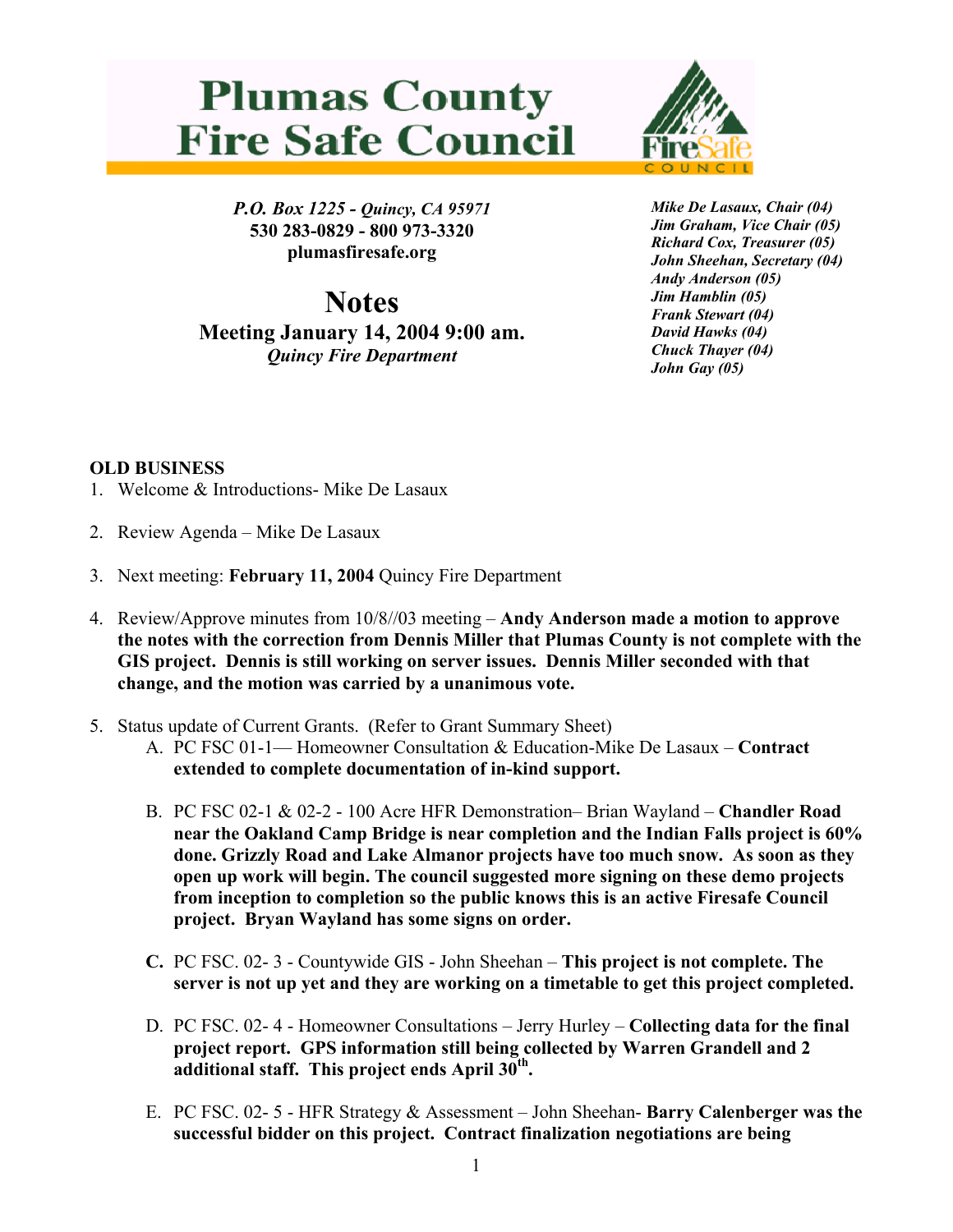**finalized. Callenberger will hire an RPF to assist in defining the fuels work and cost. Due date of end of April for grant purposes.**

- F. PC FSC. 02- 6 Council Display Material Sue McCourt **1000 copies of the reprint of Home and Fire Magazines have been ordered for handouts to homeowners for events in 2004. Larry Weaver will assist in the development of a media package relating to Firesafe Council activities and brochure specific the GPS mapping project.**
- G. PC FSC. 02- 7 & 8 Plumas Eureka HFR –John Gay **The first 100 feet has been completed along private lands of the project. The material that has been piled is now burned.**
- H. PC FSC. 02- 9 NSAQMD Chipping in lieu of burning –John Sheehan **Nothing new to report. Sheehan is monitoring potential projects.**
- I. PC FSC. 03- 1 Outreach Delleker/Portola HFR 125 acres John Sheehan **Jan Stine is retained as the RPF and working on the project. The fuels condition has been analyzed, report done, and prepared for working with Supervisor Pearson. A doorto-door outreach will begin in mid- to late-March.**
- J. PC FSC. 03- 2 & 3 Indian Falls HFR 50 acres John Sheehan **Dan Howell**, **RPF has been hired. He has begun meeting with key property owners including CALTRANS.**
- K. PC FSC. 03- 4 & 5 Camp Layman HFR 50 acres- John Gay **Work will begin in the spring, weather permitting.**
- **L.** PC FSC. 03- 6 & 7 Cromberg HFR 350 acres John Sheehan –**Brian Wayland is retained as the RPF to coordinate the project. A strategy meeting has been completed and prescription developed. Another meeting will be set up to determine which of the 350 acres will be done out of the 500 acres applied for.**
- M. PC FSC 03 8 & 14 Project Development, and Coordination John Sheehan – **Proposals have been developed. Bryan Wayland and Pete Thill have assisted with project proposal development.**
- N. PC FSC 03 9 Graeagle Fuelbreak THP 200 acres John Sheehan **Pete Thill is retained as the RPF for this project. The Plumas County Resource Advisory Committee denied this project. The Graeagle FD and Graeagle Community Services District has put in \$15,000 as an in kind with this application.**
- O. PC FSC 03- 10 & 11 Quincy CSD HFR 17 acres John Sheehan – **Dan Howell is retained as the RPF for this project. Project description is being developed.**
- P. PCFSC 03 12 & 13 Elderly/Disabled Defensible Space John Sheehan **3 projects have been completed to date. 13 more projects are scheduled to go under contract. Dick Kielhorn continues to work on outreach & developing the program. Dick is working on a prioritization process.**
- **Q.** PCFSC 03-15 FSC Coordination –CY03 John Sheehan- **Jerry Hurley continues to provide coordination activity services. Ray Nichol makes updates to the website.**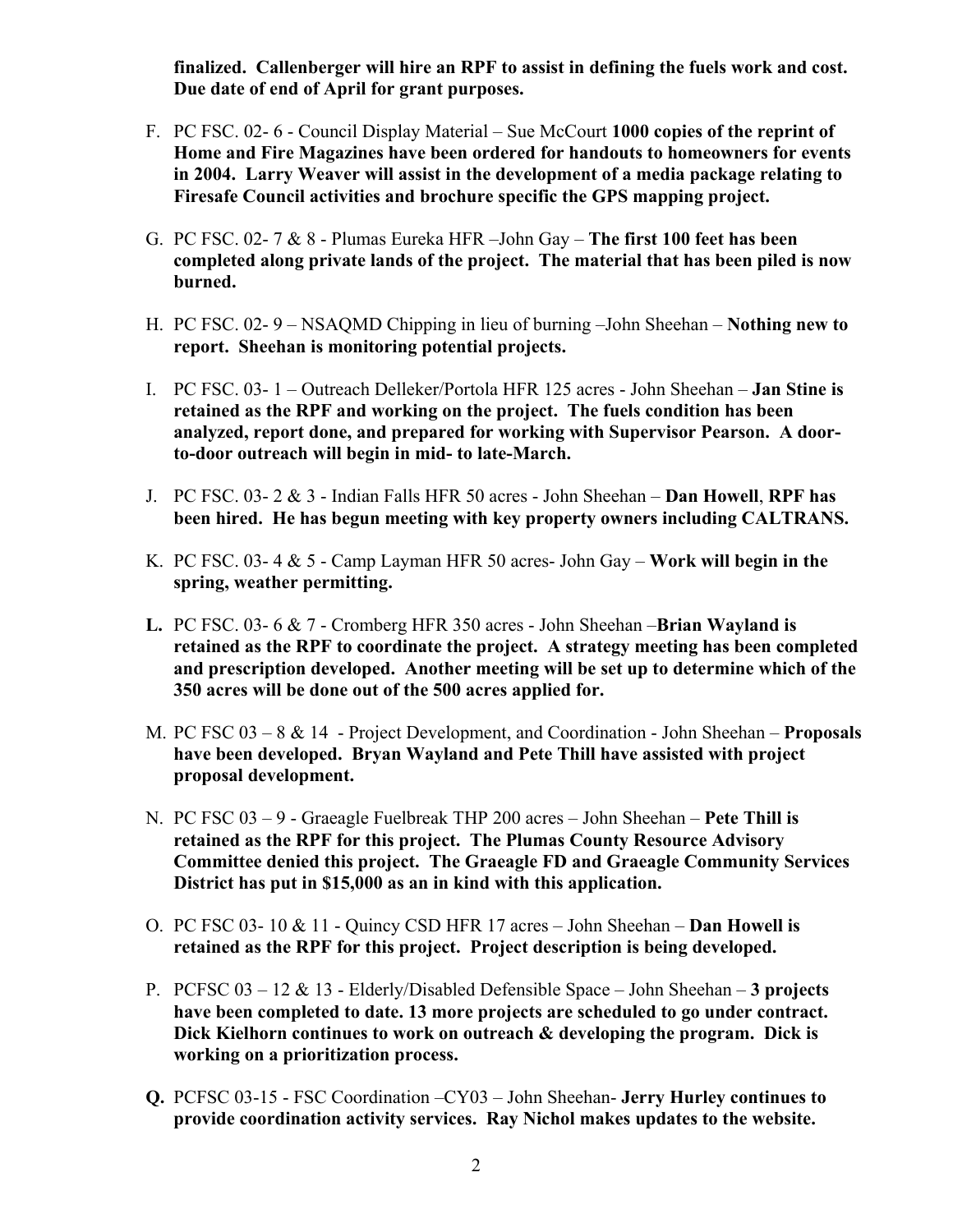- R. PCFSC 03-16 50 acres Hazardous Fuel Reduction –Delleker North **-** John Sheehan **Bryan Wayland is working with a single owner on this property that parallels Highway 70 in Maybie**
- S. PCFSC 03-17 FSC Coordination CY04 John Sheehan **CA FSC has told the Council they will receive \$50,000 for funding for this project.**
- 6. Grants Submitted & Planned–Sheehan/ De Lasaux/ Hurley
	- A. 03-RAC-10 HFR RAC Cycle 3 C Road John Sheehan **\$60,500 was funded by the RAC for this project.**
	- B. 04-BoS-1 C Road HFR Planning John Sheehan – **Title III Application submitted for project planning (CEQA/NEPA).**
	- C. 04-BoS-2 Gold Mtn. HFR Planning John Sheehan – **Title III Application submitted for project planning (CEQA/NEPA).**
	- D. 04-BoS-3 Canyon Dam Fuelbreak PlanningJohn Sheehan – **Title III Application submitted (CEQA/NEPA).**
	- E. 04-BoS-4 County GIS Phase II John Sheehan – **Title III Application to be submitted.**
	- F. 04 BoS-5 Countywide Community & Homeowner Education Mike De Lasaux – **Title III Application to be submitted.**
	- G. 04 BoS-6 Fuel Assessment & Strategy -Expansion John Sheehan – **Title III Application to be submitted.**
	- H. 04 BoS-7 County Stewardship Project Proposal-John Sheehan **The RAC and USFS are looking at areas that could be potential future projects. Long Valley area has been suggested by the Beckwourth Ranger District.**
	- I. 04 CA FSC-C Road HFR- John Sheehan **Application to be submitted in Feb. for grant from the Community Protection Funding to the Ca Firesafe Council.**
	- J. 04 CA FSC-Gold Mountain HFR John Sheehan **Application to be submitted in Feb. for grant from the Community Protection Funding to the Ca Firesafe Council.**
	- K. 04 CA FSC- Greaagle HFR John Sheehan **Application to be submitted in Feb. for grant from the Community Protection Funding to the Ca Firesafe Council.**
	- L. 04 CA FSC-Red Clover HFR John Sheehan **Application to be submitted in Feb. for grant out of Community Protection Funding to the Ca Firesafe Council.**
- 7. HFQLG –HFR project overview/relation to communities Opportunities Project mapping integration involving US FS, CDF and Fire Safe Council - John Gay. – **Connected to Agenda Item #8. Ongoing project.**
- 8. PC FSC Board Nominations Mike De Lasaux **The following nominations were made: 1 opposed. (Richard Cox to his nomination as Treasurer)**